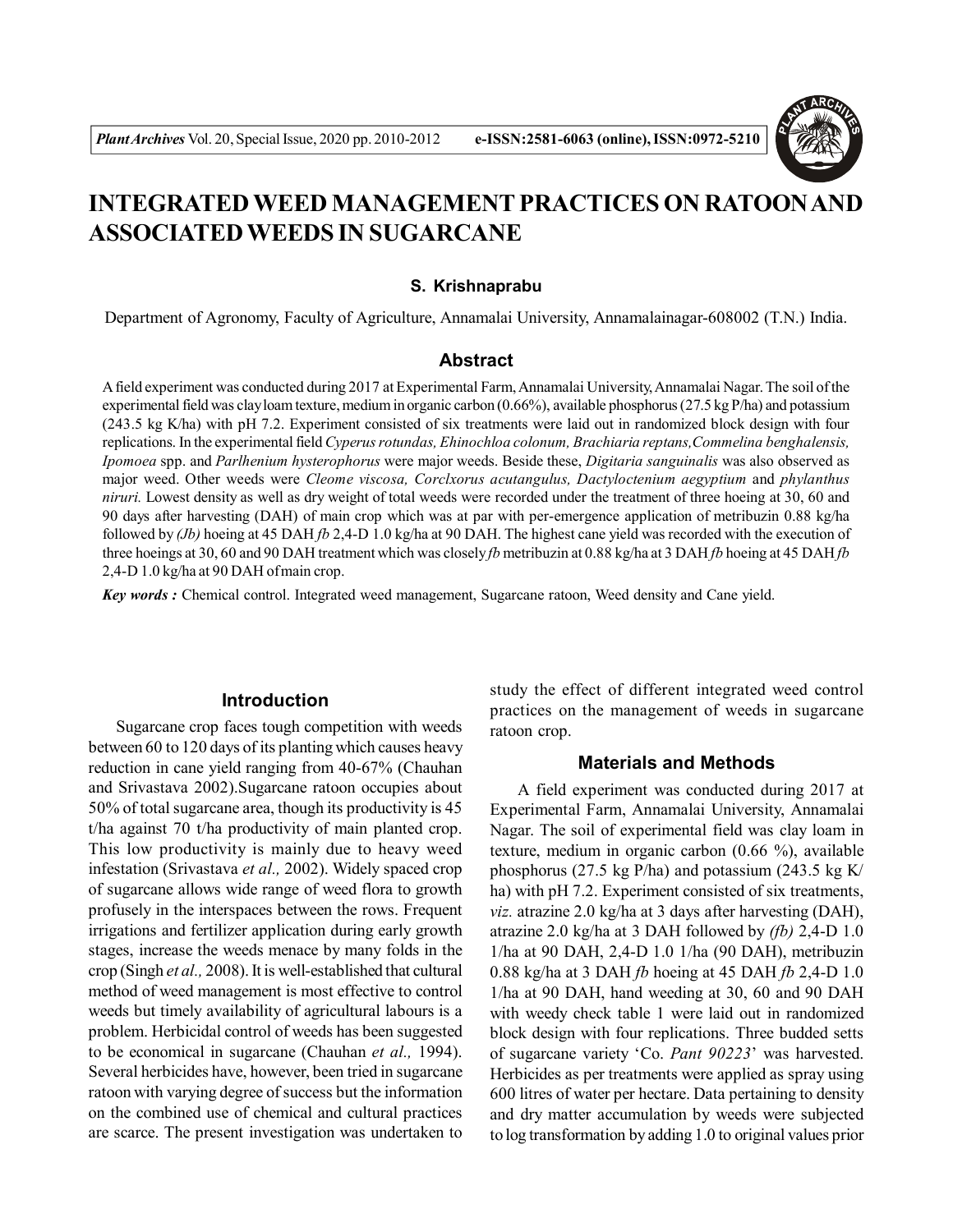to statistical analysis.

## **Results and Discussion**

In the experimental field, *Cyperus rotundus Echinochloa colonum, Brachiaria replans, Commelina benghalensis, Ipomoea* spp. and *Parthenium hysterophorus were* major weeds in both the years. Beside these, *Digitaria sanguinalis* was also observed as major weed during 2017. Other weeds with very low density were *Cleome viscosa, Corchorus acutangulus, Dactyloctenium aegypticum* and *Phylanthus niruri.* All the weed control measures led to significant reduction in density and dry matter accumulation by total weeds during both tire years (Table 1). Lowest density table 1 as well as dry weight table 2 of total weeds were recorded under the treatment of three hoeing at 30, 60 and 90 DAH of main crop which was at par with pre-emergence application of metribuzin

at 0.88 kg/ha at 3 DAH *fb* hoeing at 45 DAH *Jh* 2,4-D 1.0 kg/ha at 90 DAH. Application of atrazine 2.0 kg/ha at 3 DAH *fb* 2,4-D 1.0 kg/ha at 90 DAH recorded significantly lower density and dry weight of total weeds than alone application of 2,4-D 1.0 kg/ha at 90 DAH and atrazine 2.0 kg/ha at 3 DAH.

On an average, presence of total weeds throughout die crop period caused 55.94% reduction in the ratoon cane yield when compared with the execution of three hoeing given at 30, 60 and 90 DAH stages (Table 2). The highest ratoon cane yield was obtained with the execution of three hoeing at 30, 60 and 90 DAH which was closely followed by pre-emergence application of metribuzin 0.88 kg/ha at 3 DAH followed by hoeing at 45 DAH followed by 2,4-D 1.0 kg/ha at 90 DAH of main crop. The higher cane yield under these treatments was due to higher value of cane length and millable cane per hectare.

| <b>Treatment</b>    | <b>Dose</b>              | Application    | Weed density (no. m <sup>2</sup> ) |        |      |      |                                 |                       |                |      |  |
|---------------------|--------------------------|----------------|------------------------------------|--------|------|------|---------------------------------|-----------------------|----------------|------|--|
|                     | (kg/ha)                  | stage          | C.                                 | Е.     | В.   | D.   | C.                              | <i><b>Ipomoea</b></i> | Phystero-Total |      |  |
|                     |                          | (DAH)          | rotundus                           | colona |      |      | raptens sanguinalis benghalensi | spp.                  | phorus         |      |  |
| Atrazine            | 2.0                      | 3              | 3.72                               | 2.45   | 2.26 | 0.0  | 2.51                            | $2.35*$               | 2.15           | 4.64 |  |
|                     |                          | (42)           | (11)                               | (10)   | (0)  | (13) | (ID                             | (9)                   | (104)          |      |  |
| Atrazine $fb$ 2,4-D | 2.0 <sub>b</sub>         | 3fb90          | 3.22                               | 2.66   | 2.06 | 0.0  | 1.10                            | 0.0                   | 0.0            | 4.02 |  |
|                     | 1.0                      |                | (25)                               | (14)   | (8)  | (0)  | (4)                             | (0)                   | (0)            | (55) |  |
| $2,4$ -D            | 1.0                      | 90             | 3.29                               | 3.25   | 3.08 | 0.0  | 1.50                            | 0.40                  | 0.0            | 4.47 |  |
|                     |                          | (27)           | (28)                               | (22)   | (0)  | (5)  | (1)                             | (0)                   | (88)           |      |  |
| Metribuzin $fb$     | 0.88fb                   | $3 fb$ 45 $fb$ | 3.00                               | 2.00   | 1.59 | 0.0  | 0.95                            | $0.0\,$               | 0.0            | 3.63 |  |
| hoeing $fb$ 2,4-D   | 1.0                      | 90             | (20)                               | (7)    | (6)  | (0)  | (3)                             | (0)                   | (0)            | (39) |  |
| Hand weeding        | $\blacksquare$           | 30, 60 and     | 2.50                               | 0.4    | 0.80 | 0.0  | 0.80                            | 0.95                  | 0.0            | 3.15 |  |
|                     | 90                       | (12)           | (1)                                | (2)    | (0)  | (2)  | (3)                             | (0)                   | (23)           |      |  |
| Weedy check         | $\overline{\phantom{a}}$ |                | 3.68                               | 3.35   | 2.84 | 0.0  | 2.60                            | 2.53                  | 2.51           | 4.98 |  |
|                     |                          | (40)           | (30)                               | (20)   | (0)  | (16) | (15)                            | (13)                  | (149)          |      |  |
| $LSD(P=0.05)$       |                          |                | 0.55                               | 0.77   | 1.13 |      | 1.30                            | 0.97                  | 0.53           | 0.53 |  |

**Table 1.** Effect of weed management on weed density at 120 days after harvesting (DAH) of main crop in sugar-cane ratoon.

I-Year 2008-09, II -Year 2009-10, DAH- Days after harvesting, *fb* - Followed by, Original values are given in parentheses.

| Table 2. Effect of weed management on weed dry weight, yield attributing characters and cane yield in sugarcane ratoon during. |  |  |  |  |
|--------------------------------------------------------------------------------------------------------------------------------|--|--|--|--|
|--------------------------------------------------------------------------------------------------------------------------------|--|--|--|--|

| <b>Treatment</b>    | <b>Dose</b>              |                       | Weed dry weight<br>Application (g/m <sup>2</sup> ) at 120 DAH |               | Cane length<br>(cm) |               | Cane girth<br>(cm) |               | Millable cane<br>(1,000/ha) |               | Cane yield<br>(t/ha) |               |
|---------------------|--------------------------|-----------------------|---------------------------------------------------------------|---------------|---------------------|---------------|--------------------|---------------|-----------------------------|---------------|----------------------|---------------|
|                     | (kg/ha)                  | <b>Stage</b><br>(DAH) | 2008-<br>2009                                                 | 2009-<br>2010 | 2008-<br>2009       | 2009-<br>2010 | 2008-<br>2009      | 2009-<br>2010 | 2008-<br>2009               | 2009-<br>2010 | 2008-<br>2009        | 2009-<br>2010 |
| Atrazine            | 2.0                      | 3                     | 195                                                           | 148           | 161                 | 153           | 6.5                | 6.7           | 128                         | 125           | 58                   | 53            |
| Atrazine $fb$ 2,4-D | 2.0fb1.0                 | 3fb90                 | 107                                                           | 86            | 165                 | 157           | 6.6                | 6.7           | 145                         | 137           | 65                   | 61            |
| $2,4$ D             | 1.0                      | 90                    | 188                                                           | 154           | 156                 | 150           | 6.4                | 6.6           | 105                         | 100           | 55                   | 48            |
| Metribuzin $fb$     | 0.88 fb 1.0              | 3 fb 45 fb 90         | 52                                                            | 43            | 168                 | 160           | 6.6                | 6.7           | 163                         | 153           | 72                   | 70            |
| hoeing $fb$ 2,4-D   |                          |                       |                                                               |               |                     |               |                    |               |                             |               |                      |               |
| Hand weeding        | $\overline{\phantom{a}}$ | 30, 60 and 90         | $\mathfrak{D}$                                                | 21            | 170                 | 164           | 6.7                | 6.9           | 168                         | 157           | 76                   | 74            |
| Weedy check         |                          |                       | 299                                                           | 234           | 154                 | 147           | 5.9                | 6.4           | 80                          | 73            | 32                   | 34            |
| $LSD(P=0.05)$       |                          |                       | 15.1                                                          | 24.7          | <b>NS</b>           | 4.1           | <b>NS</b>          | <b>NS</b>     | 10.2                        | 14.1          | 39                   | 47            |